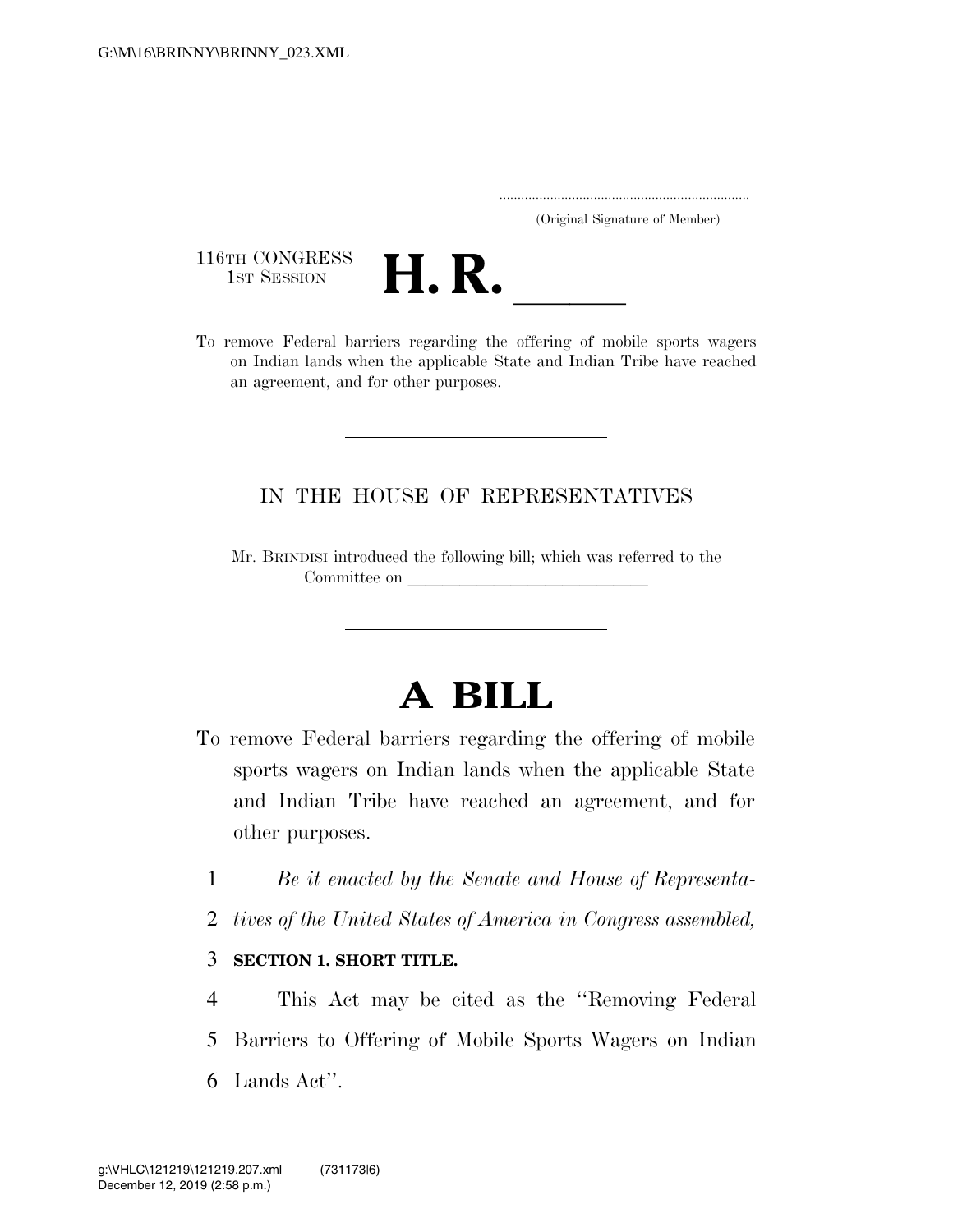## **SEC. 2. DEFINITIONS.**

For the purposes of this Act—

 (1) the term ''interactive sports wagering plat- form'' means a person or entity to the extent such person or entity offers lawful sports wagering over the internet, including through an internet website or mobile application; and

 (2) the term ''sports wager'' means the staking or risking by any person of something of value upon the outcome of a sporting event, including the out- come of any portion or aspect thereof, upon an agreement or understanding that the person or an- other person shall receive something of value in the event of a certain outcome.

## **SEC. 3. IGRA SPORTS WAGERS.**

 For purposes of the Indian Gaming Regulatory Act (25 U.S.C. 2701 et seq.) only, a sports wager made through an interactive sports wagering platform shall be deemed to be made at the physical location of the server or other computer equipment used to accept the sports wager.

#### **SEC. 4. PRESERVATION OF STATES' RIGHTS.**

 With respect to a sports wager accepted through a server or other equipment located on Indian lands (as de-fined in section 4 of the Indian Gaming Regulatory Act